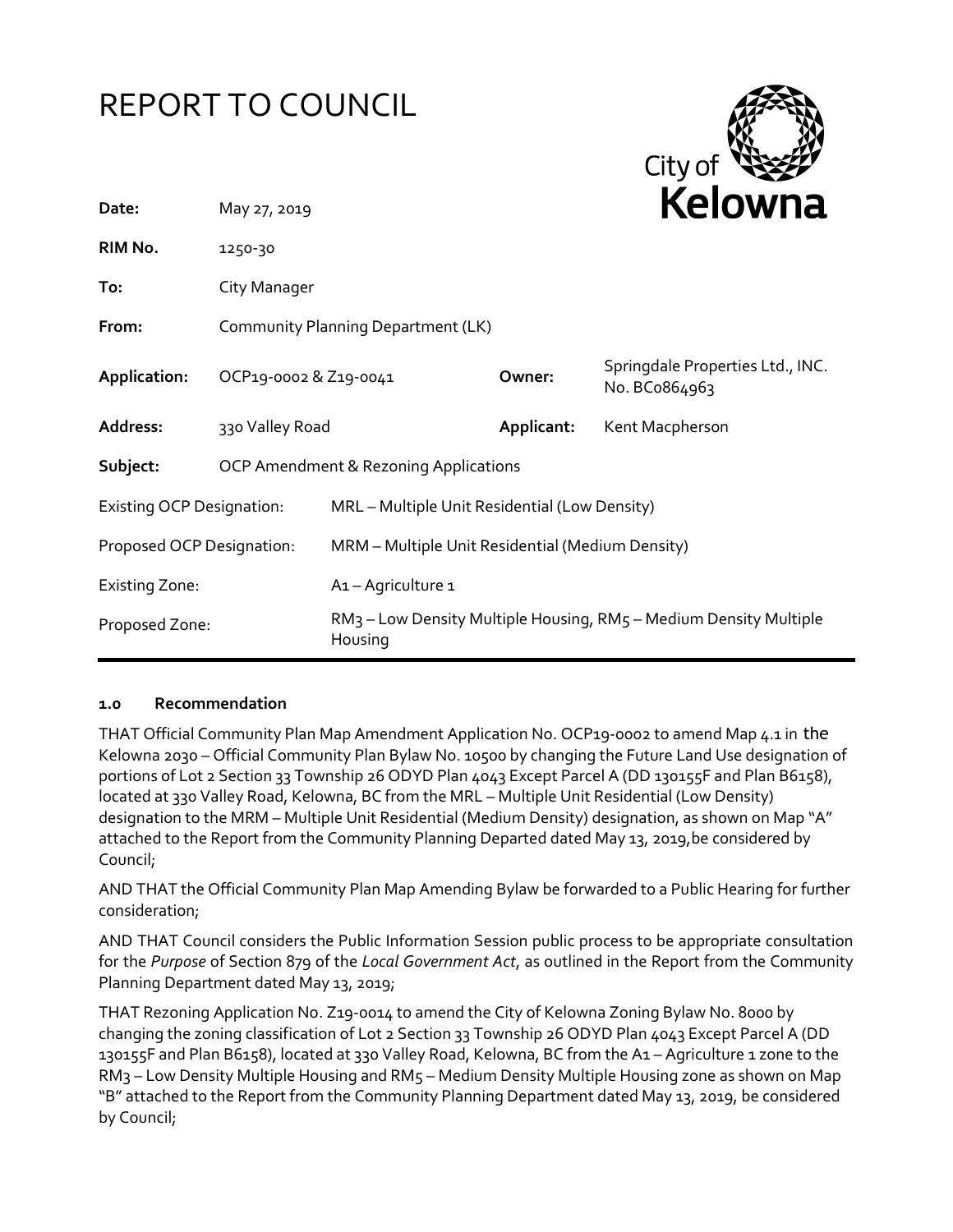AND THAT the Rezoning Bylaw be forwarded to a Public Hearing for further consideration;

AND THAT final adoption of the Official Community Plan Map Amending Bylaw and the Rezoning Bylaw be considered subsequent to the outstanding conditions of approval as set out in Schedule "A" attached to the Report from the Community Planning Department dated May 13, 2019;

AND FURTHER THAT final adoption of the Official Community Plan Map Amending Bylaw and the Rezoning Bylaw be considered in conjunction with Council's consideration of a Development Permit and Development Variance Permit for the subject property.

# **2.0 Purpose**

To amend the Official Community Plan to change the future land use designation and to rezone the subject property to facilitate the development of townhouses and supportive housing.

# **3.0 Community Planning**

The applicant is requesting an Official Community Plan amendment from MRL – Multiple Unit Residential (Low Density) to MRM – Multiple Unit Residential (Medium Density) and rezoning from A1 – Agriculture 1 to the RM3 - Low Density Multiple Housing and RM5 - Medium Density Multiple Housing. Staff supports the Official Community Plan (OCP) amendment and the rezoning applications to facilitate the development of 30 townhouses and 158 supportive housing (senior's Independent living) on the subject 4.59 acre site.

The subject property is located within a village centre and in close proximity to several other similar scale multi-family projects. It is within walking distance of the shops and services along Kane Rd and immediately across from the developing Glenmore Recreation Park. As such, staff recommend that this subject property is an appropriate location for the proposed townhouse and supportive housing property which general contributes to the OCP goal of densifying Kelowna's urban areas.

The multi-family development to the North triggered the partial construction of Glenpark Drive. The subject application would require the remaining portion of Glenpark Drive to be constructed to provide the primary site access for both the townhouses and the supportive housing projects.

Staff have reviewed this application and it may proceed without affecting either the City's Financial Plan or Waste Management Plan.

### 3.1 Public Notification

In fulfillment of Council Policy No. 367, the applicant completed public notification and consultation with property owners within 50 m of the subject property. The applicant held a public open house on Wednesday, February 20, 2019.

### **4.0 Proposal**

4.1 Project Description

# Supportive Housing (RM5)

The subject property will be subdivided into two titled lots. The south parcel will be for supportive housing (senior's independent living) and will include 158 independent living units. The building will have numerous amenities for the residents. The development provides 127 parking stalls with 64 in structured underground parking and the remaining at grade at the rear of the parcel with access from Glenpark Drive. A secondary access to the site from Valley Road is limited to visitor parking, loading and emergency vehicles.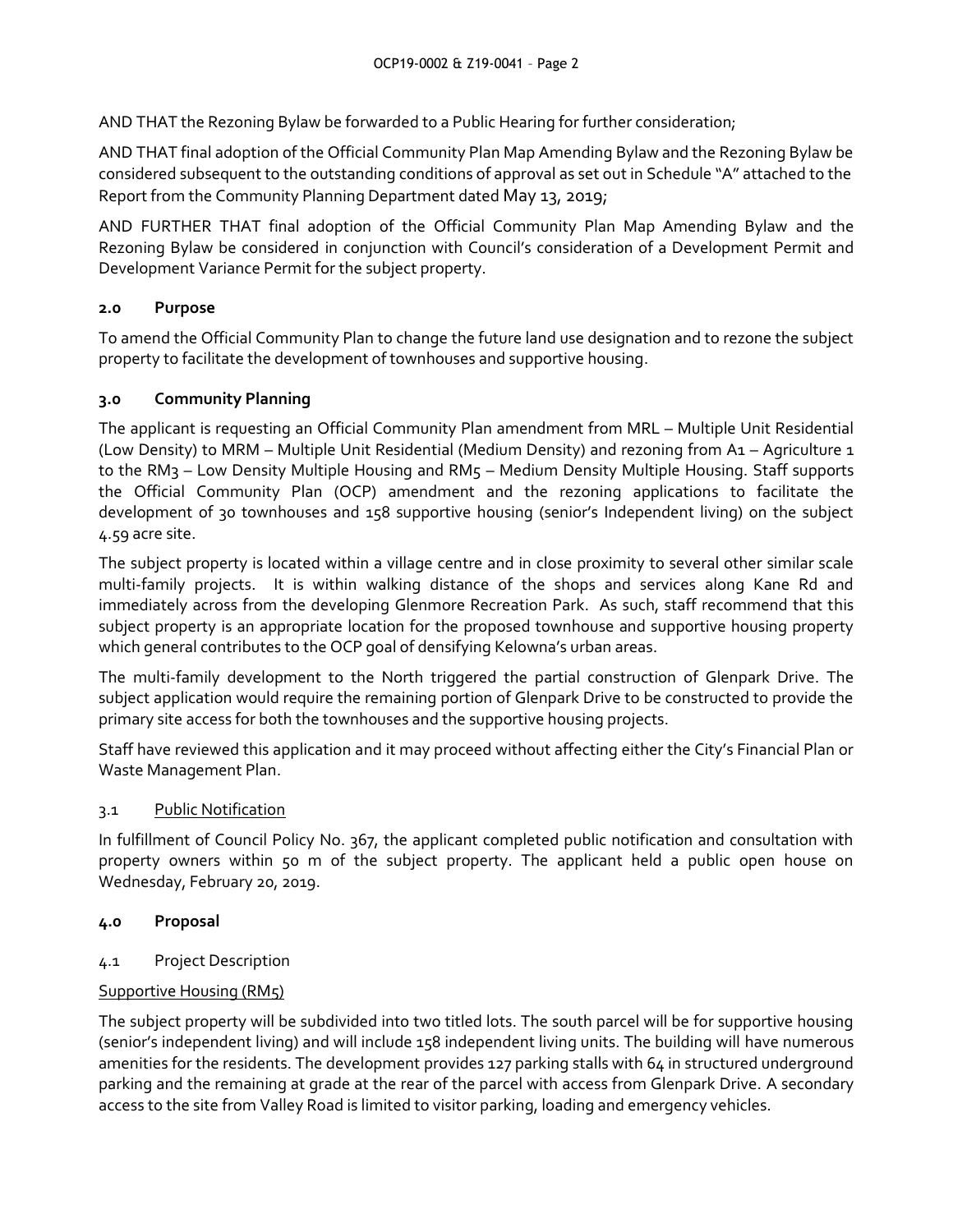#### Townhouses (RM3)

The north parcel will be for the development of 30 townhomes. The owners are working closely with the NOW Canada Society and the Kelowna Women's Shelter to help meet this housing need. The property will be leased to the Society with a restrictive covenant registered on title to ensure the tenure is secured.

The units facing onto Glenpark Drive have ground-oriented front entries with direct access to the street. This aids in providing a pedestrian friendly street realm. The units will range in size from one to four bedrooms to provide a variety of housing options. The site will have an amenity building, a playground and a community garden.

#### 4.2 Site Context

The subject proposal consists of three properties located in the Glenmore Valley area along Valley Road, connected to urban services, and located within the Permanent Growth Boundary.





**Subject Property Map:** 330 Valley Road



**Context Map: Future Land Use:**